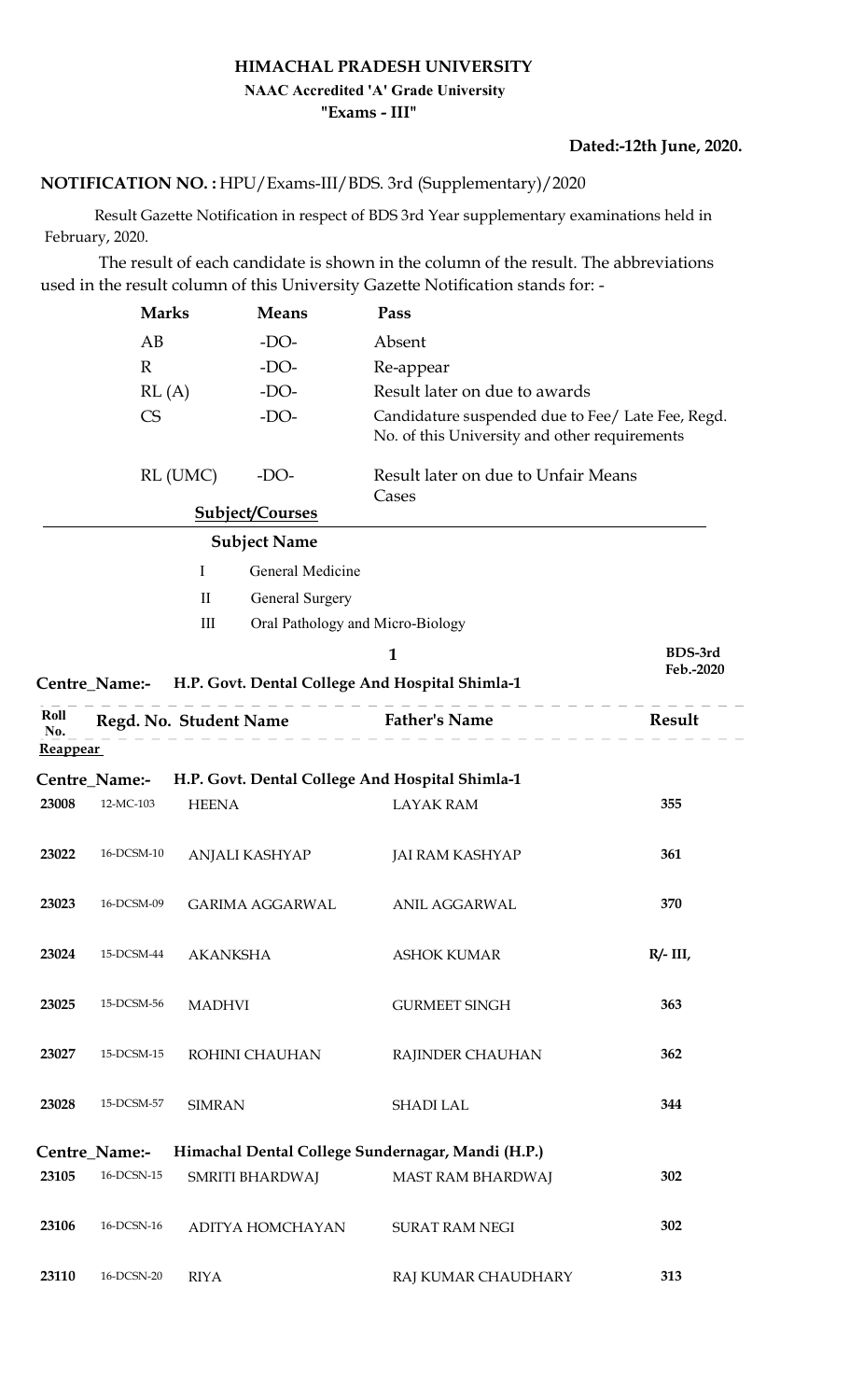|                        |                             |                                                    | $\overline{2}$                                                    | BDS-3rd<br>Feb.-2020 |
|------------------------|-----------------------------|----------------------------------------------------|-------------------------------------------------------------------|----------------------|
| Roll                   | Centre_Name:-               | Himachal Dental College Sundernagar, Mandi (H.P.)  | <b>Father's Name</b>                                              | Result               |
| No.<br><b>Reappear</b> |                             | Regd. No. Student Name                             |                                                                   |                      |
| 23118                  | 16-DCSN-28                  | <b>REYA NEGI</b>                                   | ROOP SINGH NEGI                                                   | 303                  |
| 23128                  | 16-DCSN-38<br>PREETI        |                                                    | MOHAN LAL                                                         | 308                  |
| 23129                  | 16-DCSN-39                  | SUNIL KUMAR CHAUHAN                                | <b>DEVI CHAND</b>                                                 | 303                  |
| 23148                  | 16-DCSN-58<br>SOURAV THAKUR |                                                    | <b>JAI SINGH</b>                                                  | 303                  |
|                        | Centre_Name:-               | M.N.D.A.V. Dental College Tatul Solan (H.P.)       |                                                                   |                      |
| 21324                  | $14$ -DSN-23 $\,$           | NITIKA SHARMA                                      | ASHOK SHARMA                                                      | 307                  |
| 21329                  | 14-DSN-28                   | <b>RAJAT KUMAR</b>                                 | <b>RAKESH KUMAR</b>                                               | $R/- III$ ,          |
| 23326                  | $16$ -DSN-27                | SHAHRUKH SHINE                                     | ASRAF ALI LASKAR                                                  | 369                  |
| 23327                  | 16-DSN-28                   | SHIVANI KAUSHAL                                    | <b>RAJESH KUMAR</b>                                               | 356                  |
| 23331                  | $16$ -DSN-32 $\,$           | SUKHANPREET KHAROUD                                | <b>AVTAR SINGH</b>                                                | 356                  |
| 23333                  | $16$ -DSN-34                | <b>TANISHA</b>                                     | ANIL SHARMA                                                       | 340                  |
|                        | Centre_Name:-               | Bhojia Dental College & Hospital Budh, Baddi Solan |                                                                   |                      |
| 23222                  | $16$ -DGN-27 $\,$           | <b>PRIYANKA</b>                                    | <b>AMAR NATH</b>                                                  | 338                  |
| 23224                  | 16-DGN-39                   | RASHMI RAWAT                                       | RAMESH KUMAR RAWAT                                                | 354                  |
| 23239                  | $16$ -DGN-26 $\,$           | <b>SHALEEN BASHEL</b>                              | <b>SANSAR CHAND</b>                                               | 329                  |
| 23241                  | $16$ -DGN-24 $\,$           | <b>SURAJ PATHAK</b>                                | SURESH KUMAR                                                      | 335                  |
| 23242                  | 16-DGN-21                   | <b>SURAJ SHARMA</b>                                | PRAKASH CHAND                                                     | 350                  |
|                        | Centre_Name:-               |                                                    | Himachal Institute of Dental Sciences Paonta Sahib Sirmour (H.P.) |                      |
| 23413                  | 16-HIDS-83                  | YASHIKA ARYA                                       | <b>KISHAN ARYA</b>                                                | 312                  |
| 23416                  | 16-HIDS-27                  | ABHISHEK SHARMA                                    | RAJESH KUMAR SHARMA                                               | 313                  |
| 23420                  | 16-HIDS-31                  | AMBALIKA THAKUR                                    | RAKESH CHAUHAN                                                    | 317                  |
| 23421                  | 16-HIDS-32                  | <b>AMISHA SAREEN</b>                               | <b>BHAWESH SAREEN</b>                                             | 348                  |
| 23440                  | 16-HIDS-47                  | K.THOI THOI SINGHA                                 | K.BABACHAND SINGHA                                                | 316                  |
| 23441                  | 16-HIDS-48                  | <b>KIRAN BHARDWAJ</b>                              | KARAM SINGH BHARDWAJ                                              | 325                  |
| 23442                  | 16-HIDS-49                  | KRITIKA THAKUR                                     | PARVINDER KUMAR                                                   | 317                  |